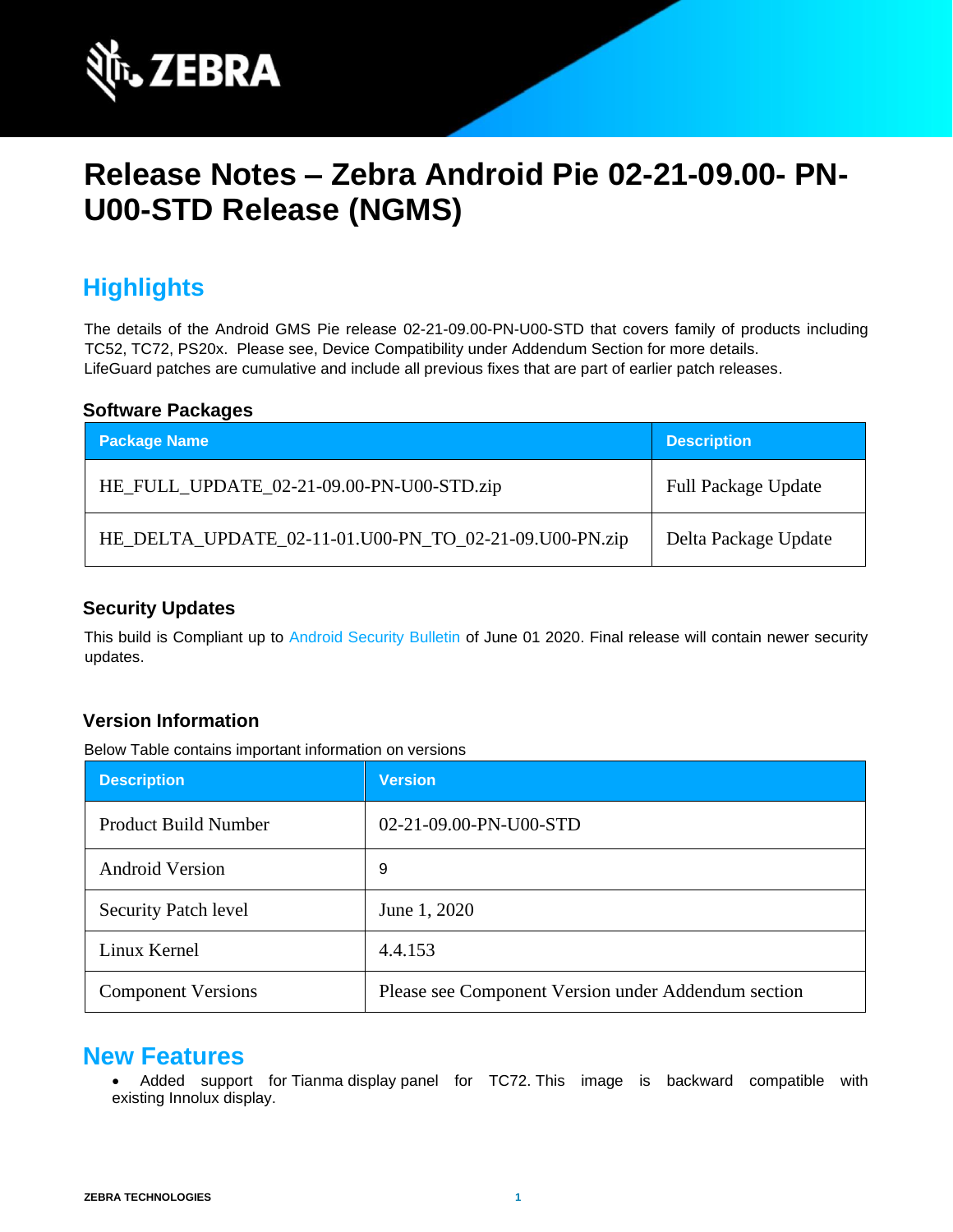

## **Installation**

### **Requirements and Instructions**

• [Installation and setup instructions](https://www.zebra.com/content/dam/zebra_new_ia/en-us/software/operating-system/helios/oreo-os-update-instructions.pdf)

### **Upgrade Options**

Below table provides detailed information on shortest path to upgrade based on current version of software.

| <b>Software</b><br><b>Current</b><br><b>Version on Device</b> | <b>Steps to get to this Release</b>                                                                                                                                                                      | <b>Comments</b>                                                                                                                |
|---------------------------------------------------------------|----------------------------------------------------------------------------------------------------------------------------------------------------------------------------------------------------------|--------------------------------------------------------------------------------------------------------------------------------|
| 02-11-01.00-PN-<br><b>Uxx</b>                                 | <b>Option 1:</b> Apply Delta Package Update<br>HE_DELTA_UPDATE_02-11-01.U00-<br>PN_TO_02-21-09.U00-PN.zip<br><b>Option 2:</b> Full Package Update Apply<br>HE_FULL_UPDATE_02-21-09.00-PN-U00-<br>STD.zip | Option $#1$ is<br>recommended<br>as size of<br>Delta package update<br>is smaller compared to<br><b>Full Package</b><br>Update |

**NOTE:** The TC72 devices with Tianma display are not allowed to downgrade to Android P BSP 2.11.01 or older Oreo versions below BSP 01.30.04. To identify the display type on TC72 devices user can check the ro.config.device.display property using getprop command from adb shell –

For TC72 Innolux device – [ro.config.device.display]: [900]

For TC72 Tianma device – [ro.config.device.display]: [512]

Known Constraints and Workarounds

Below are Known Constraints and workaround if applicable.

• In devices running Android Pie where an EMM implements Lock Task Mode, there is a potential issue when the power button is pressed that no items will appear in the power button menu while the device is in Lock Task Mode. This issue only occurs if the EMM has not implemented certain flags to enable the power button menu actions. Global actions dialogue during Lock Task mode must be enabled. Reference:

[https://developer.android.com/reference/android/app/admin/DevicePolicyManager.html#LOCK\\_TASK\\_FE](https://developer.android.com/reference/android/app/admin/DevicePolicyManager.html#LOCK_TASK_FEATURE_GLOBAL_ACTIONS) [ATURE\\_GLOBAL\\_ACTIONS](https://developer.android.com/reference/android/app/admin/DevicePolicyManager.html#LOCK_TASK_FEATURE_GLOBAL_ACTIONS)

It is recommended that you contact your EMM to see if this API change will impact accessing power button menu actions. Some EMMs have implemented methods to suppress Activities that may mitigate the issue. Please check with your EMM.

In devices running Android Pie after an Enterprise Reset there is a possibility of the SOTI Agent having issues initiating and running on the device. This is due to inconsistencies with Process I.D assignments performed by the operating system after an enterprise reset. We recommend in Zebra devices running Android Pie that an XML file with an interim fix be pushed and set on the device prior to performing an Enterprise Reset to ensure that this issue does not occur. Please contact your SOTI or Zebra support rep to receive a copy of the XML file.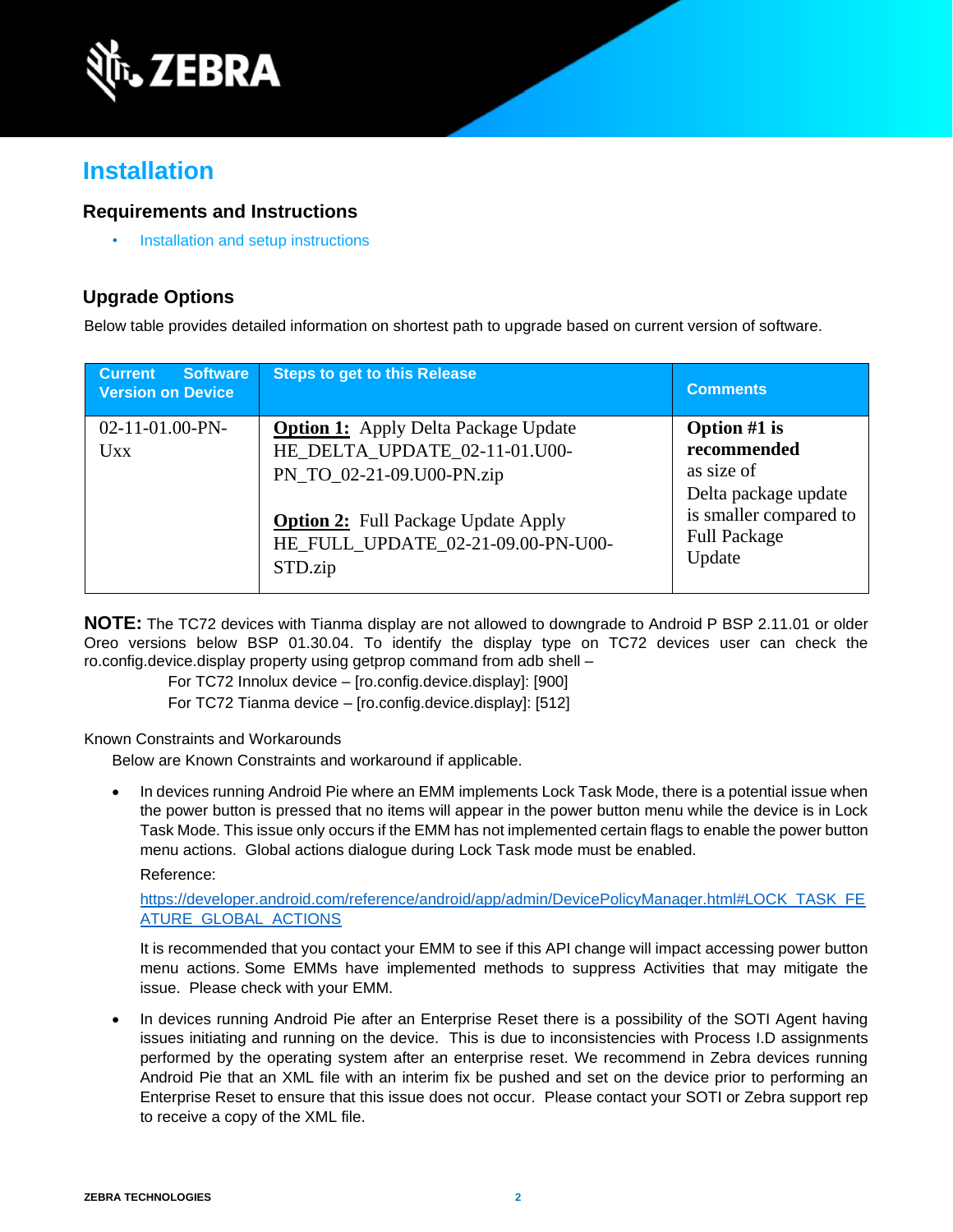

In September SOTI will release an agent that will solve the problem programmatically and will not require any XML or manual intervention.

• If VPN is configured with 'Always On' on a device, on a reboot, there is an intermittent occurrence of device not connecting to VPN server. User can workaround the issue by configuring the VPN as not 'Always On'.

### **Addendum**

### **Device Compatibility**

This software release has been approved for use on the following devices.

| <b>Device</b><br><b>Family</b> | <b>Part Number</b>                                 | <b>Device Specific</b><br><b>Manuals and</b><br><b>Guides</b> |
|--------------------------------|----------------------------------------------------|---------------------------------------------------------------|
| <b>TC52</b>                    | TC520K-2PEZU4P-CN                                  | <b>TC52 Home Page</b>                                         |
| <b>TC72</b>                    | TC720L-0ME24B0-CN                                  | <b>TC72 Home Page</b>                                         |
| <b>PS20</b>                    | PS20J-B2G2CN00<br>PS20J-P4G2CN00<br>PS20J-P4H1CN00 | <b>PS20 Home Page</b>                                         |

### **Component Versions**

| <b>Component / Description</b>   | <b>Version</b>                 |
|----------------------------------|--------------------------------|
| ActiveEdge                       | 2.7.4                          |
| AnalyticsMgr                     | 2.4.0.1251                     |
| Audio (Microphone and Speaker)   | 0.12.0.0                       |
| <b>Battery Management</b>        | Version: 1.4.2                 |
| <b>Battery Swap</b>              | Version: 2.1.1                 |
| <b>Bluetooth Pairing Utility</b> | Version 3.16                   |
| PS20 Cradle                      | Utility 1.01<br>FWUpdater: 1.0 |
| DataWedge                        | 7.6.30                         |
| Device Central                   | 2.2.0.8                        |
| Diagnostic Tool                  | 1.19.0.3                       |